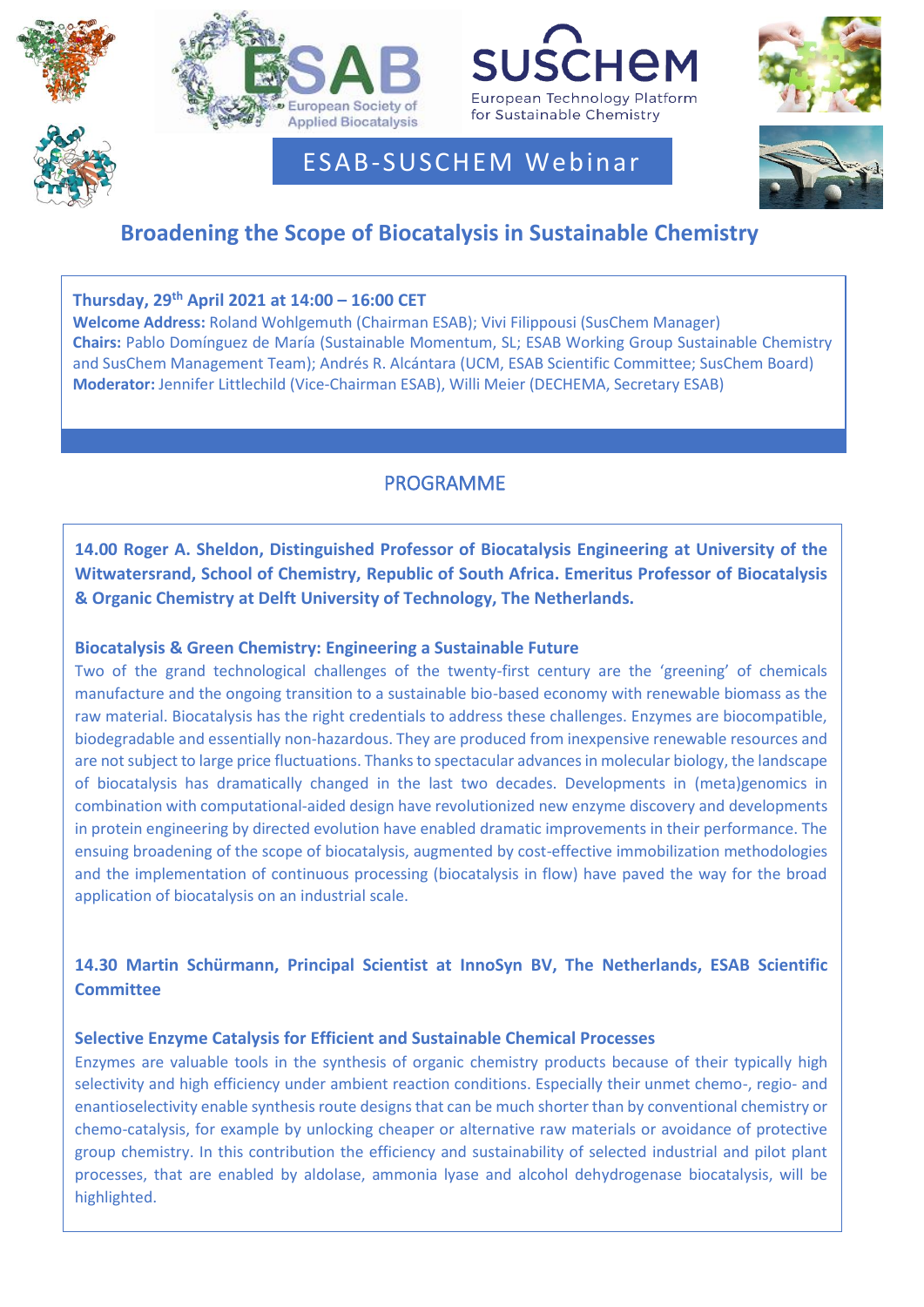#### **15.00 Michael Breuer, Senior Principal Scientist in White Biotechnology research, BASF**

#### **How Biocatalysis may contribute to more sustainable chemical production**

Since 25 years BASF is committed to sustainability and sustainability is firmly anchored in BASF's strategy and corporate governance. Our purpose reflects what we do and why we do it: We create chemistry for a sustainable future. This means in the long term we create value added for the environment, society and the economy with products, solutions, and technologies.

In the context of sustainable chemical manufacturing biocatalysis plays an important role. This claim is illustrated by examples from current production and R&D.

### **15.30 Sabine Flitsch, Professor of Chemical Biology, MIB & School of Chemistry, The University of Manchester, UK**

#### **Applications of alcohol oxidases in enzyme cascades**

 substrate concentrations both in batch and in flow, as soluble and immobilised catalysts [3,4]. Oxidases have been used for small molecule oxidation as well as catalysts for selective modifications of glycoproteins [2,5]. Multi-step synthesis in biocatalysis has been made more efficient through the utilization of enzymatic cascades. No longer are reactions limited by intermediate isolation, thus significantly reducing time and waste. The design of multienzyme systems has provided convenient syntheses of a number of high value compounds and are now seen as the method of choice in implementing biocatalytic reactions. We have recently developed computer-aided synthesis planning (RetroBioCat platform [1]) to automate biocatalytic synthesis planning, allowing in silico prediction of novel biocatalytic cascades. A particularly useful class of biocatalysts in enzyme cascades are alcohol oxidases [2], which can generate reactive carbonyl intermediates such as aldehydes from easily accessible and stable alcohols for subsequent functionalisation. Here we discuss the design and development of alcohol oxidases with broad specificity that can be used at high

 [1] Finnigan, W.; Hepworth, L.J.; Flitsch, S.L.; Turner, N.J., Nature Catalysis 2021, 4(2), 98-104; [2] Rannes, J.B.; Ioannou, A.; Willies, S.C.; Grogan, G.; Behrens, C.; Flitsch, S.L.; Turner, N.J., JACS 2011, 133(22), 8436- 8439; [3] Cosgrove, S.C.; Mattey, A.P.; Riese, M.; Chapman, M.R.; Birmingham, W.R.; Blacker, A.J.; Kapur, N.; The contract of the contract of the contract of the contract of the contract of the contract of the contract of Turner, N.J.; Flitsch, S.L., ACS Catalysis 2019, 9(12), 11658-11662; [4] Mattey, A.P.; Ford, G.J.; Citoler, J.; in press; [5] Mattey, A.P.; Birmingham, W.R.; Both, P.; Kress, N.; Huang, K.; van Munster, J.M.; Bulmer, G.S.; Parmeggiani, F.; Voglmeir, J.; Martinez, J.E.R.; Turner, N.J.; Flitsch, S.L., ACS Catalysis 2019, 9(9) 8208-8212. Baldwin, C.; Marshall, J.R.; Palmer, R.B.; Thompson, M.; Turner, N.J.; Cosgrove, S.C.; Flitsch, S.L., ACIE 2021,

 $\overline{a}$